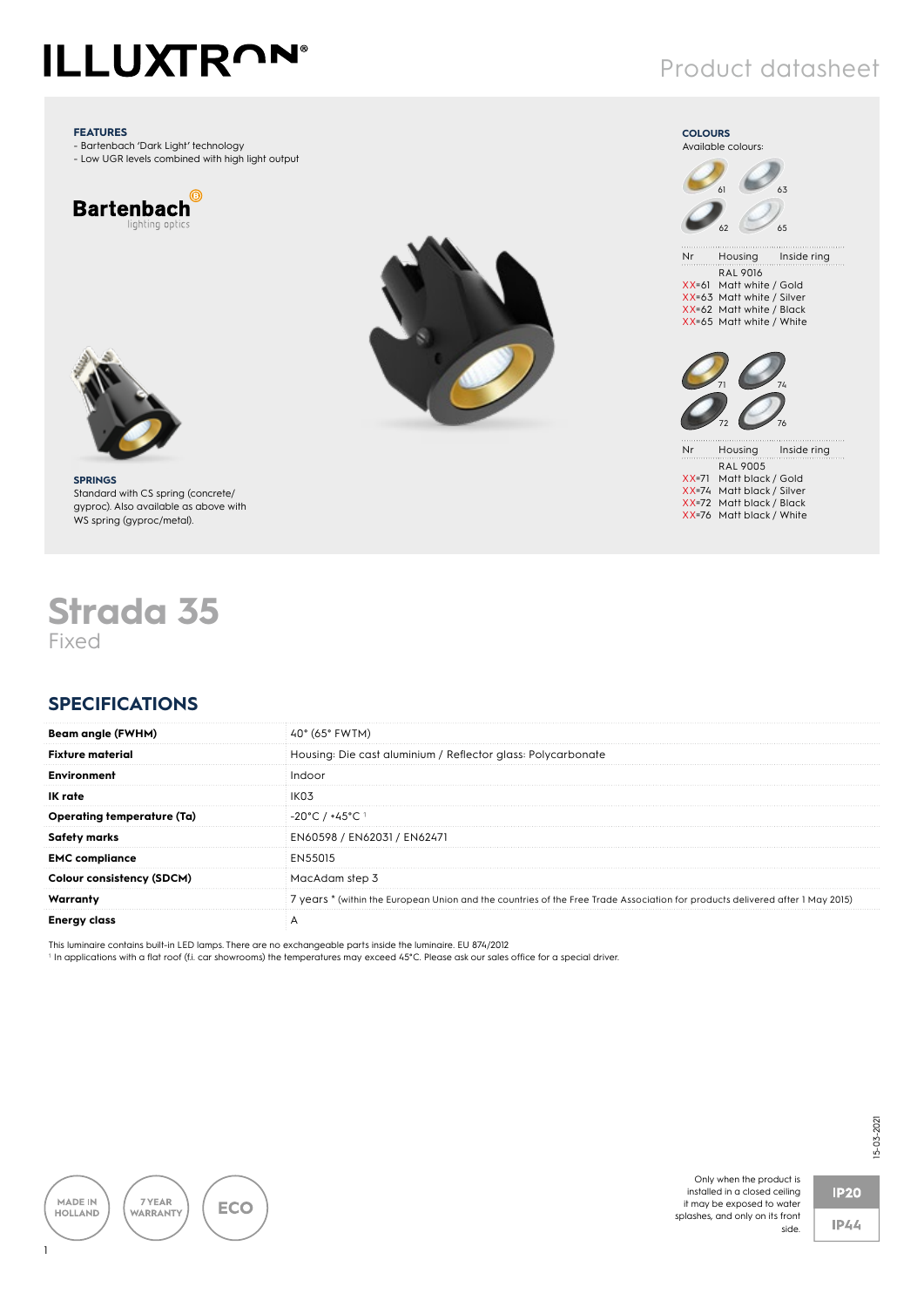#### **STRADA 35** VARIATIONS

|                      | Strada 35 LV 100-240V incl. power supply                       | page 3 |
|----------------------|----------------------------------------------------------------|--------|
| Strada 35 LV-C 500mA | to be connected to a central power supply $\frac{1}{2}$ page 4 |        |

#### **DIMENSIONS**



\* This distance is necessary because of the height of the connection box (80 mm). For purely heat reasons just 5 mm is sufficient. \*\* For WS springs this dimension is 60 mm

#### **HOLE SIZE**

![](_page_1_Figure_6.jpeg)

**Using CS (concrete) springs (concrete/gyproc)**<br>For 5-80 mm ceiling thickness.<br>Recess depth 80 mm (incl. 5mm space for air ventilation).

| Ш | 6 mm |
|---|------|
|---|------|

#### **Using WS (wire) springs (gyproc/metal)**<br>For 1-50 mm ceiling thickness.

Recess depth 80 mm (incl. 5mm space for air ventilation).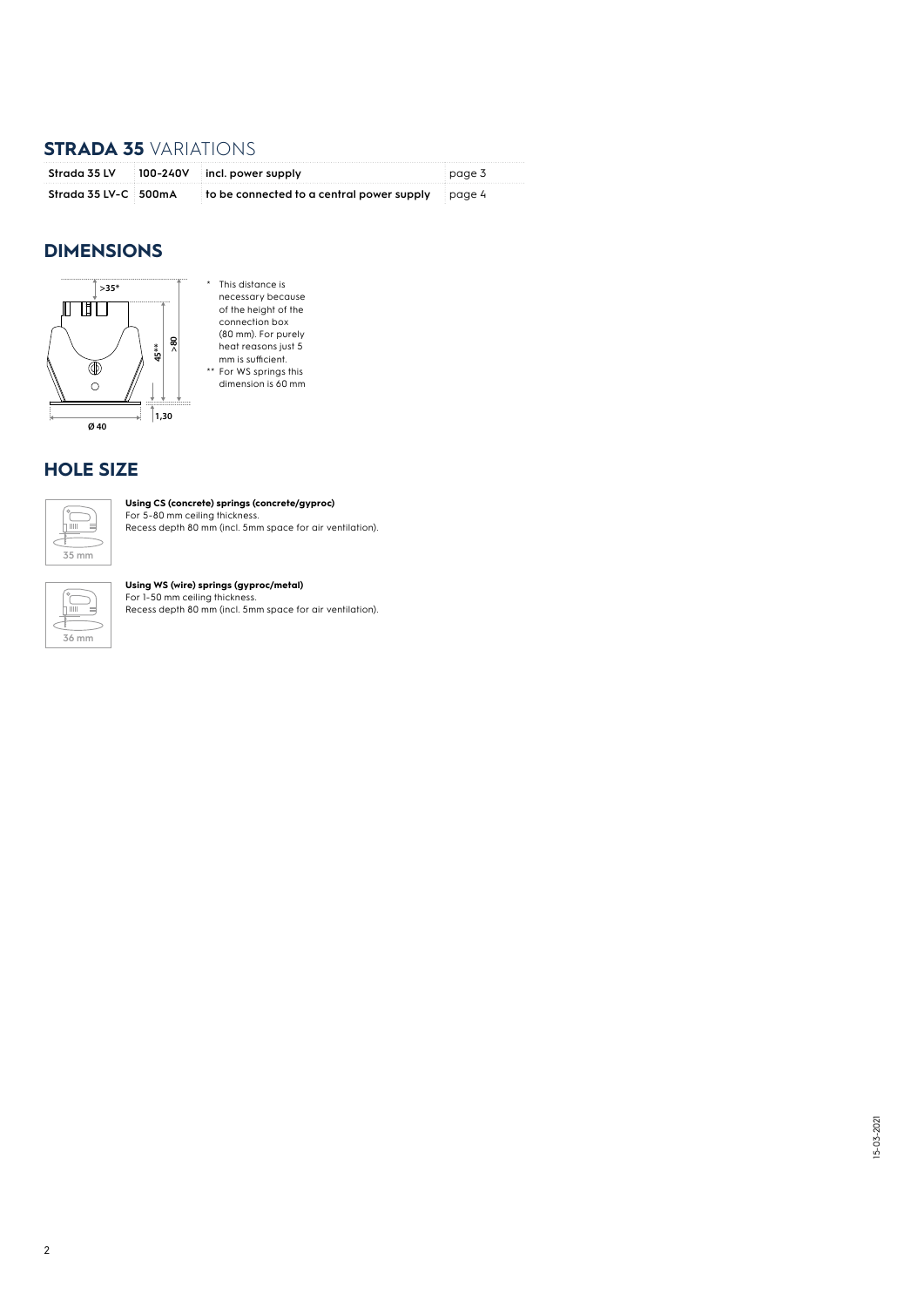# **ILLUXTRON®**

#### **STRADA 35** (dimmable - incl. individual power supply) **100-240V**

![](_page_2_Picture_3.jpeg)

#### **Downlight incl. PSU**

![](_page_2_Figure_5.jpeg)

#### **ITEM SPECIFICATIONS** (PART A)

|                                  | ek :         | ltem code /<br>WS | Input    |     | $\mathsf{L}\mathsf{m}$ | Lm/W CRI | (tvp.) |      |     | UGR Pf Ripple | Inrush<br>current      | B-16A<br><b>Fuse</b> |
|----------------------------------|--------------|-------------------|----------|-----|------------------------|----------|--------|------|-----|---------------|------------------------|----------------------|
| Strada 35 LV 475 Lm 2700K No dim | 851903XX0102 | 851903XX1A02      | 100-240V | 6.6 | 475                    |          | 82     | 15.C | 0.6 | $3\%$         | 20A 170uS              | 50 pcs               |
| Strada 35 LV 500 Lm 3000K No dim | 51903XX7202  | 851903XX2A02      | 100-240V | 6.6 | 500                    | 76       | 82     |      | U.G | < 3%          | 20A 170 <sub>u</sub> S | 50 pcs               |
| Strada 35 LV 525 Lm 4000K No dim | 51903XX0202  | 851903XX3A02      | 100-240V | 6.6 | 525                    | 80       | 82     | 15.4 | U.G | <3%           | 20A 170uS              | 50 pcs               |

#### **ITEM SPECIFICATIONS** (PART B)

| <b>Description</b> |             | Safety Enerav Weiaht Dimensions Quantity |                                 |        |            | Expected lifespan (25°C)         |               |
|--------------------|-------------|------------------------------------------|---------------------------------|--------|------------|----------------------------------|---------------|
|                    | class class |                                          | single carton per pallet L70B50 |        |            | $\overline{180}$ B <sub>50</sub> | <b>L90B50</b> |
| Strada 35 LV       | Ш.          | 172 ar                                   | 105x105x61 mm                   | 42 pcs | 70,000 hrs | 70.000 hrs                       | 70,000 hrs    |

All values are measured at 230V (+/- 7%). Available from Q3 2020.

#### **INCL. PSU NO DIM\* (100-240V)**

![](_page_2_Figure_12.jpeg)